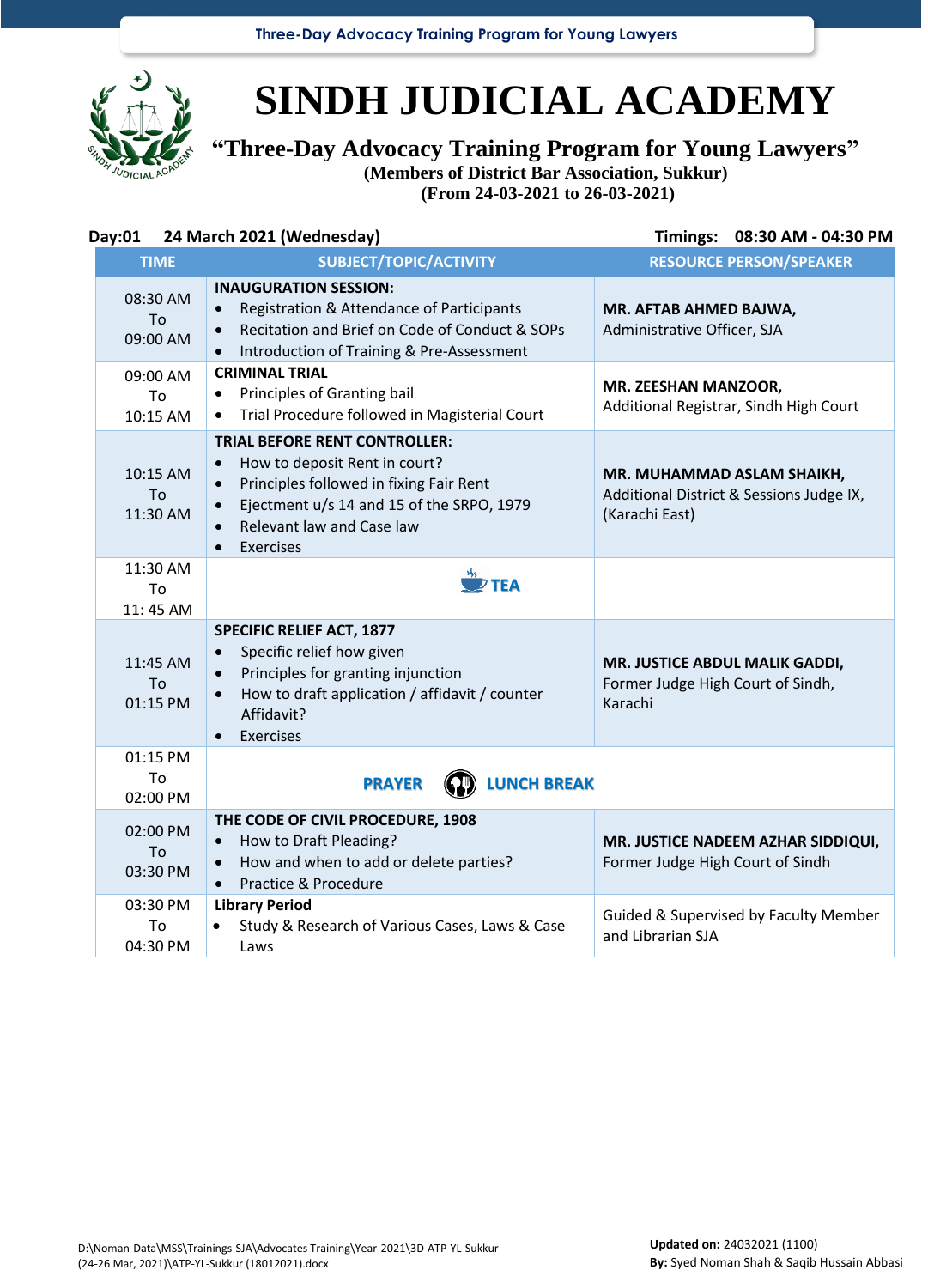|                            | Day:02 25 March 2021 (Thursday)                                                                                                                                                                                                                                                             | Timings: 08:30 AM - 05:00 PM                                                    |
|----------------------------|---------------------------------------------------------------------------------------------------------------------------------------------------------------------------------------------------------------------------------------------------------------------------------------------|---------------------------------------------------------------------------------|
| <b>TIME</b>                | SUBJECT/TOPIC/ACTIVITY                                                                                                                                                                                                                                                                      | <b>RESOURCE PERSON/SPEAKER</b>                                                  |
| 08:30 AM<br>To<br>10:00 AM | <b>TRIAL IN COURT OF MAGISTRATE</b><br>Supply of Documents to Accused<br>$\bullet$<br>Access to Justice through Legal Aid<br>$\bullet$<br><b>Mock Trial &amp; Exercises</b><br>$\bullet$                                                                                                    | MR. MUHAMMAD SHAHID SHAFIQ,<br>D&SJ/SFM, SJA                                    |
| 10:00 AM<br>To<br>11:30 AM | USE OF LAW LIBRARY RESOURCES IN LEGAL<br><b>RESEARCH</b><br>Definition of Legal Research<br>$\bullet$<br>Introduction to Offline & Online Legal Research<br>$\bullet$<br>Free Online Legal Research Sources<br>$\bullet$<br>How to Retrieve Laws, Case Laws and Research<br><b>Articles</b> | <b>MR. NIZAMUDDIN</b><br>Librarian, Sindh Judicial Academy                      |
| 11:30 AM<br>To<br>11:45 AM | $P$ TEA                                                                                                                                                                                                                                                                                     |                                                                                 |
| 11:45 AM<br>To<br>01:00 PM | JUVENILE JUSTICE SYSTEM ACT, 2018<br>How to determine age<br>$\bullet$<br>How to argue Misc. Application<br>How to argue Main Case                                                                                                                                                          | MR. JUSTICE GHULAM FAROOQ CHANNA,<br>Former Judge, High Court of Sindh, Karachi |
| 01:00 PM<br>To<br>02:00 PM | <b>INTRODUCTION OF FORENSIC EVIDENCE</b>                                                                                                                                                                                                                                                    | MR. AFTAB AHMED BAJWA,<br>Administrative Officer, SJA                           |
| 02:00 PM<br>To<br>02:30 PM | <b>LUNCH BREAK</b><br><b>PRAYER</b>                                                                                                                                                                                                                                                         |                                                                                 |
| 02:00 PM<br>To<br>03:30 PM | IMPORTANT PROVISIONS OF QANUN-E-SHAHADAT,<br>1984<br>Primary & Secondary Evidence<br>$\bullet$<br><b>Impeachment of Witnesses</b><br>$\bullet$<br><b>Burden of Proof</b><br>$\bullet$                                                                                                       | MR. JUSTICE HASAN FEROZ,<br>Former Judge, High Court of Sindh                   |
| 04:00 PM<br>To<br>05:00 PM | <b>LIBRARY PERIOD</b><br>Study & Research of Various Cases, Laws & Case<br>Laws                                                                                                                                                                                                             | Guided & Supervised by Faculty Member<br>and Librarian SJA                      |